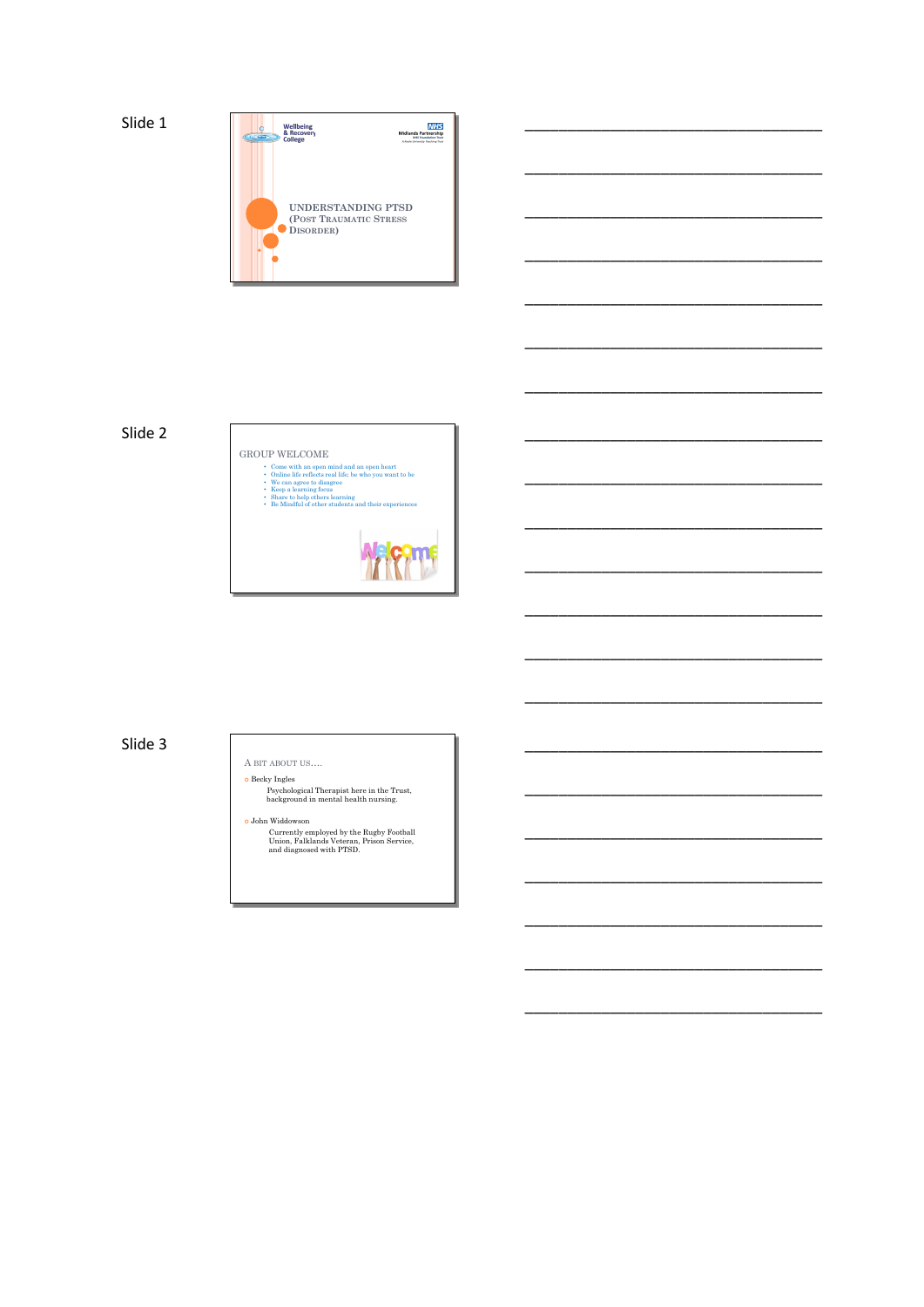## Slide 4 \_\_\_\_\_\_\_\_\_\_\_\_\_\_\_\_\_\_\_\_\_\_\_\_\_\_\_\_\_\_\_\_\_\_\_

### LEARNING OUTCOMES

- 
- ¢ Understand what PTSD is and what some of the common symptoms are ¢ Understand the difference between PTSD and trauma

\_\_\_\_\_\_\_\_\_\_\_\_\_\_\_\_\_\_\_\_\_\_\_\_\_\_\_\_\_\_\_\_\_\_\_

\_\_\_\_\_\_\_\_\_\_\_\_\_\_\_\_\_\_\_\_\_\_\_\_\_\_\_\_\_\_\_\_\_\_\_

\_\_\_\_\_\_\_\_\_\_\_\_\_\_\_\_\_\_\_\_\_\_\_\_\_\_\_\_\_\_\_\_\_\_\_

\_\_\_\_\_\_\_\_\_\_\_\_\_\_\_\_\_\_\_\_\_\_\_\_\_\_\_\_\_\_\_\_\_\_\_

\_\_\_\_\_\_\_\_\_\_\_\_\_\_\_\_\_\_\_\_\_\_\_\_\_\_\_\_\_\_\_\_\_\_\_

\_\_\_\_\_\_\_\_\_\_\_\_\_\_\_\_\_\_\_\_\_\_\_\_\_\_\_\_\_\_\_\_\_\_\_

\_\_\_\_\_\_\_\_\_\_\_\_\_\_\_\_\_\_\_\_\_\_\_\_\_\_\_\_\_\_\_\_\_\_\_

\_\_\_\_\_\_\_\_\_\_\_\_\_\_\_\_\_\_\_\_\_\_\_\_\_\_\_\_\_\_\_\_\_\_\_

\_\_\_\_\_\_\_\_\_\_\_\_\_\_\_\_\_\_\_\_\_\_\_\_\_\_\_\_\_\_\_\_\_\_\_

\_\_\_\_\_\_\_\_\_\_\_\_\_\_\_\_\_\_\_\_\_\_\_\_\_\_\_\_\_\_\_\_\_\_\_

\_\_\_\_\_\_\_\_\_\_\_\_\_\_\_\_\_\_\_\_\_\_\_\_\_\_\_\_\_\_\_\_\_\_\_

\_\_\_\_\_\_\_\_\_\_\_\_\_\_\_\_\_\_\_\_\_\_\_\_\_\_\_\_\_\_\_\_\_\_\_

\_\_\_\_\_\_\_\_\_\_\_\_\_\_\_\_\_\_\_\_\_\_\_\_\_\_\_\_\_\_\_\_\_\_\_

\_\_\_\_\_\_\_\_\_\_\_\_\_\_\_\_\_\_\_\_\_\_\_\_\_\_\_\_\_\_\_\_\_\_\_

\_\_\_\_\_\_\_\_\_\_\_\_\_\_\_\_\_\_\_\_\_\_\_\_\_\_\_\_\_\_\_\_\_\_\_

\_\_\_\_\_\_\_\_\_\_\_\_\_\_\_\_\_\_\_\_\_\_\_\_\_\_\_\_\_\_\_\_\_\_\_

\_\_\_\_\_\_\_\_\_\_\_\_\_\_\_\_\_\_\_\_\_\_\_\_\_\_\_\_\_\_\_\_\_\_\_

\_\_\_\_\_\_\_\_\_\_\_\_\_\_\_\_\_\_\_\_\_\_\_\_\_\_\_\_\_\_\_\_\_\_\_

¢ Basic knowledge of PTSD treatments

¢ Learn some strategies that may help reduce the impact of trauma

## Slide 5 \_\_\_\_\_\_\_\_\_\_\_\_\_\_\_\_\_\_\_\_\_\_\_\_\_\_\_\_\_\_\_\_\_\_\_

# TRAUMA VS PTSD

- 
- 
- o PTSD is a clinical diagnosis<br>of concerning that has concluded a significant motional impact on some<br>one. Trauma is a defined in the English dictionary as:<br>Trauma is defined in the English dictionary as:<br>The deeply distr

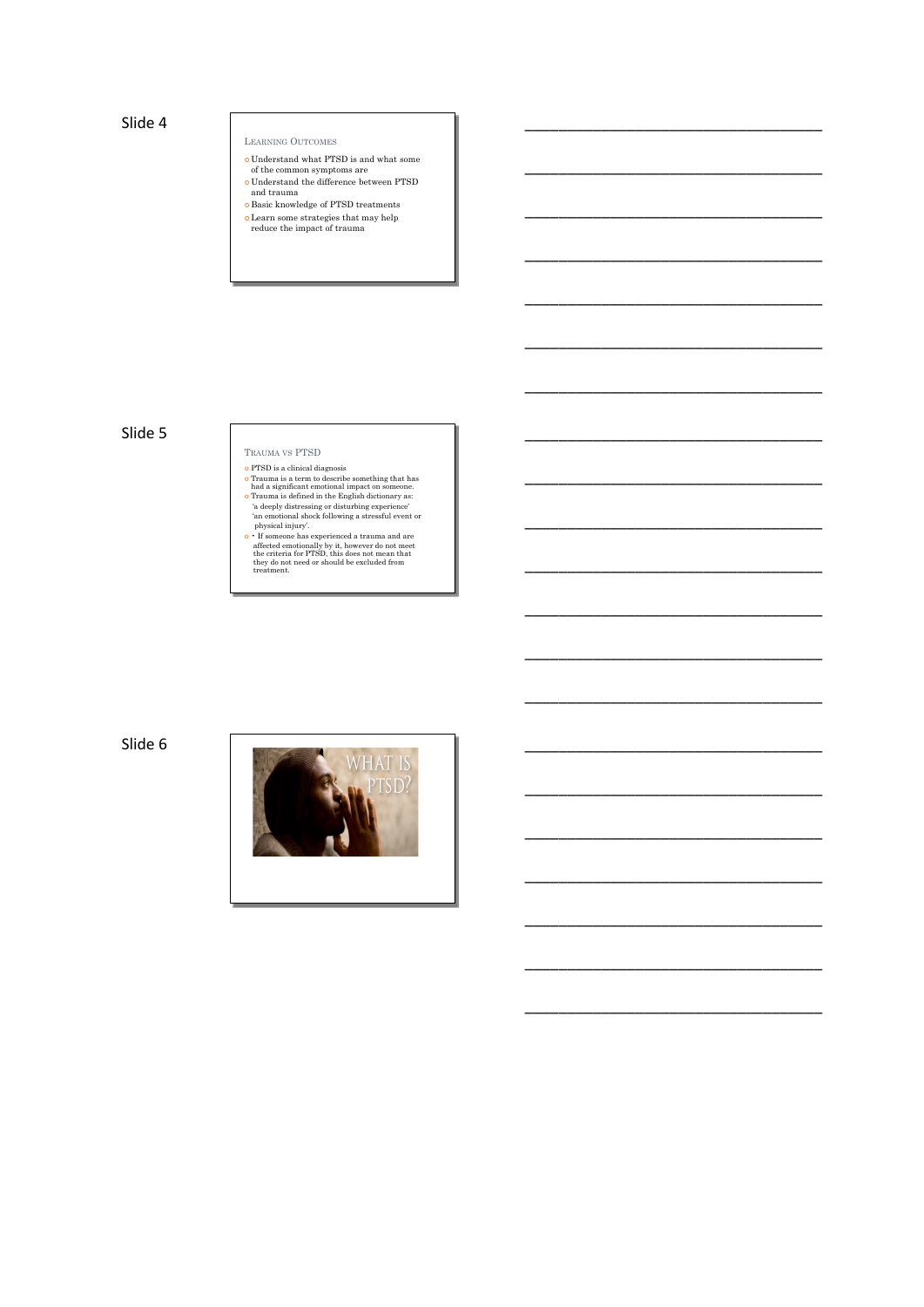## Slide 7 \_\_\_\_\_\_\_\_\_\_\_\_\_\_\_\_\_\_\_\_\_\_\_\_\_\_\_\_\_\_\_\_\_\_\_

## SO…WHAT IS PTSD?

 $\alpha$  Develops following experience of or witnessing of<br>a restsful event or situation of an exceptionally<br>threatening or catastrophic nature.<br> $\alpha$  Around 25-30% people experiencing a traumatic<br>event go on to develop PTSD.<br>

\_\_\_\_\_\_\_\_\_\_\_\_\_\_\_\_\_\_\_\_\_\_\_\_\_\_\_\_\_\_\_\_\_\_\_

\_\_\_\_\_\_\_\_\_\_\_\_\_\_\_\_\_\_\_\_\_\_\_\_\_\_\_\_\_\_\_\_\_\_\_

\_\_\_\_\_\_\_\_\_\_\_\_\_\_\_\_\_\_\_\_\_\_\_\_\_\_\_\_\_\_\_\_\_\_\_

\_\_\_\_\_\_\_\_\_\_\_\_\_\_\_\_\_\_\_\_\_\_\_\_\_\_\_\_\_\_\_\_\_\_\_

\_\_\_\_\_\_\_\_\_\_\_\_\_\_\_\_\_\_\_\_\_\_\_\_\_\_\_\_\_\_\_\_\_\_\_

\_\_\_\_\_\_\_\_\_\_\_\_\_\_\_\_\_\_\_\_\_\_\_\_\_\_\_\_\_\_\_\_\_\_\_

\_\_\_\_\_\_\_\_\_\_\_\_\_\_\_\_\_\_\_\_\_\_\_\_\_\_\_\_\_\_\_\_\_\_\_

\_\_\_\_\_\_\_\_\_\_\_\_\_\_\_\_\_\_\_\_\_\_\_\_\_\_\_\_\_\_\_\_\_\_\_

\_\_\_\_\_\_\_\_\_\_\_\_\_\_\_\_\_\_\_\_\_\_\_\_\_\_\_\_\_\_\_\_\_\_\_

\_\_\_\_\_\_\_\_\_\_\_\_\_\_\_\_\_\_\_\_\_\_\_\_\_\_\_\_\_\_\_\_\_\_\_

\_\_\_\_\_\_\_\_\_\_\_\_\_\_\_\_\_\_\_\_\_\_\_\_\_\_\_\_\_\_\_\_\_\_\_

\_\_\_\_\_\_\_\_\_\_\_\_\_\_\_\_\_\_\_\_\_\_\_\_\_\_\_\_\_\_\_\_\_\_\_

\_\_\_\_\_\_\_\_\_\_\_\_\_\_\_\_\_\_\_\_\_\_\_\_\_\_\_\_\_\_\_\_\_\_\_

\_\_\_\_\_\_\_\_\_\_\_\_\_\_\_\_\_\_\_\_\_\_\_\_\_\_\_\_\_\_\_\_\_\_\_

\_\_\_\_\_\_\_\_\_\_\_\_\_\_\_\_\_\_\_\_\_\_\_\_\_\_\_\_\_\_\_\_\_\_\_

\_\_\_\_\_\_\_\_\_\_\_\_\_\_\_\_\_\_\_\_\_\_\_\_\_\_\_\_\_\_\_\_\_\_\_

\_\_\_\_\_\_\_\_\_\_\_\_\_\_\_\_\_\_\_\_\_\_\_\_\_\_\_\_\_\_\_\_\_\_\_

\_\_\_\_\_\_\_\_\_\_\_\_\_\_\_\_\_\_\_\_\_\_\_\_\_\_\_\_\_\_\_\_\_\_\_

- 
- 

## Slide 8 \_\_\_\_\_\_\_\_\_\_\_\_\_\_\_\_\_\_\_\_\_\_\_\_\_\_\_\_\_\_\_\_\_\_\_

¢Activity

¢ Now's your chance to type in the chat box what you think the signs and symptoms of PTSD are…

## Slide 9 \_\_\_\_\_\_\_\_\_\_\_\_\_\_\_\_\_\_\_\_\_\_\_\_\_\_\_\_\_\_\_\_\_\_\_

- $\,$  Re-experiencing<br>  $\,$  in Wolumtary re-experiencing of the event flashbacks, acting or feeling as if the event is re-occuring being<br>  $\,$  back there".<br>  $\,$  Dack there".<br>  $\,$  Nightmares.<br>  $\,$  Nightmares.<br>  $\,$  R
- 
-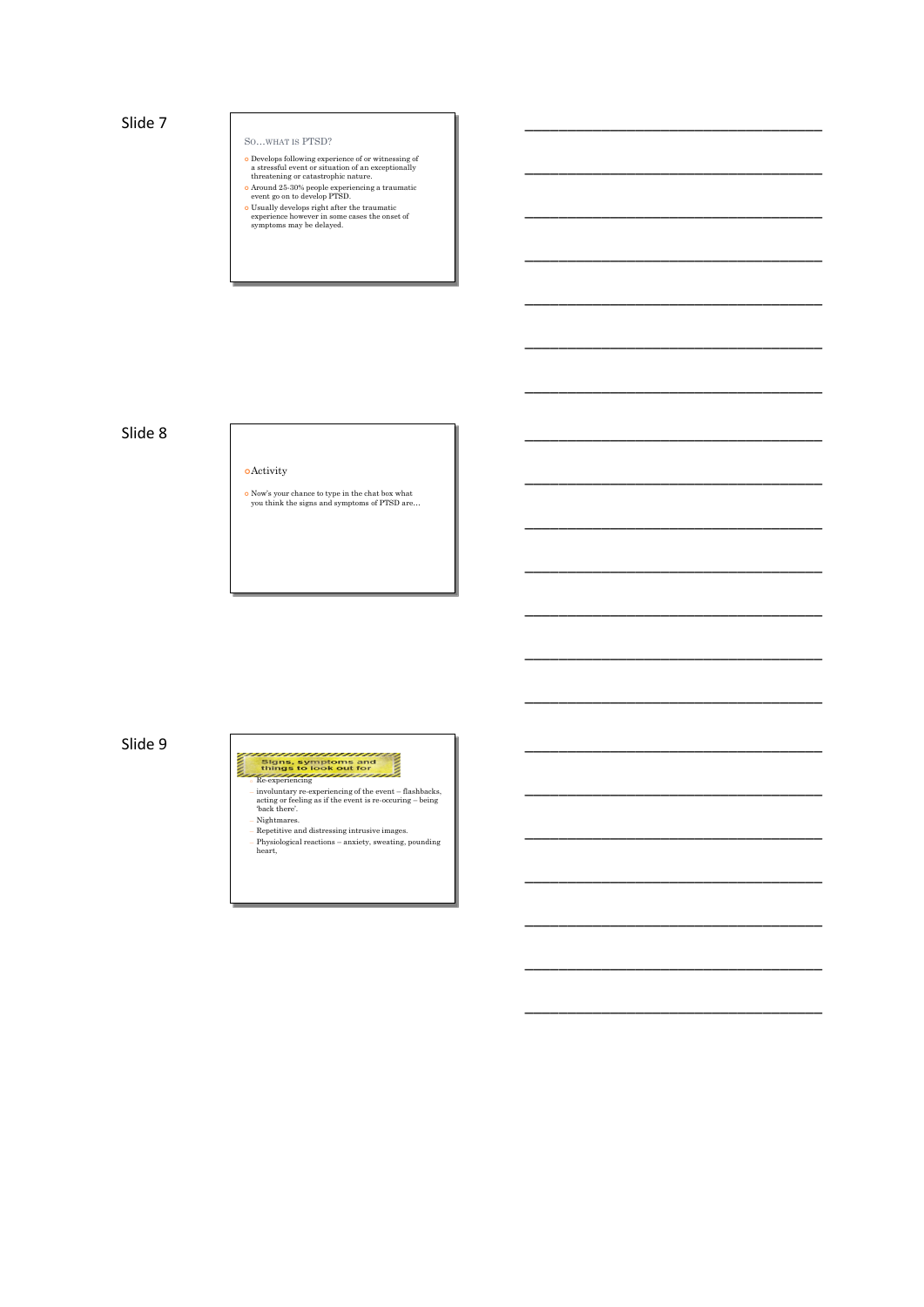Slide 10 \_\_\_\_\_\_\_\_\_\_\_\_\_\_\_\_\_\_\_\_\_\_\_\_\_\_\_\_\_\_\_\_\_\_\_

**Express symptoms and things to look out for**<br>things to look out for<br>**CAVOIDADERS OF PROPERTY AT A** 

- People, situations, circumstances associated with the event

Ē

\_\_\_\_\_\_\_\_\_\_\_\_\_\_\_\_\_\_\_\_\_\_\_\_\_\_\_\_\_\_\_\_\_\_\_

\_\_\_\_\_\_\_\_\_\_\_\_\_\_\_\_\_\_\_\_\_\_\_\_\_\_\_\_\_\_\_\_\_\_\_

\_\_\_\_\_\_\_\_\_\_\_\_\_\_\_\_\_\_\_\_\_\_\_\_\_\_\_\_\_\_\_\_\_\_\_

\_\_\_\_\_\_\_\_\_\_\_\_\_\_\_\_\_\_\_\_\_\_\_\_\_\_\_\_\_\_\_\_\_\_\_

\_\_\_\_\_\_\_\_\_\_\_\_\_\_\_\_\_\_\_\_\_\_\_\_\_\_\_\_\_\_\_\_\_\_\_

\_\_\_\_\_\_\_\_\_\_\_\_\_\_\_\_\_\_\_\_\_\_\_\_\_\_\_\_\_\_\_\_\_\_\_

\_\_\_\_\_\_\_\_\_\_\_\_\_\_\_\_\_\_\_\_\_\_\_\_\_\_\_\_\_\_\_\_\_\_\_

\_\_\_\_\_\_\_\_\_\_\_\_\_\_\_\_\_\_\_\_\_\_\_\_\_\_\_\_\_\_\_\_\_\_\_

\_\_\_\_\_\_\_\_\_\_\_\_\_\_\_\_\_\_\_\_\_\_\_\_\_\_\_\_\_\_\_\_\_\_\_

\_\_\_\_\_\_\_\_\_\_\_\_\_\_\_\_\_\_\_\_\_\_\_\_\_\_\_\_\_\_\_\_\_\_\_

\_\_\_\_\_\_\_\_\_\_\_\_\_\_\_\_\_\_\_\_\_\_\_\_\_\_\_\_\_\_\_\_\_\_\_

\_\_\_\_\_\_\_\_\_\_\_\_\_\_\_\_\_\_\_\_\_\_\_\_\_\_\_\_\_\_\_\_\_\_\_

\_\_\_\_\_\_\_\_\_\_\_\_\_\_\_\_\_\_\_\_\_\_\_\_\_\_\_\_\_\_\_\_\_\_\_

\_\_\_\_\_\_\_\_\_\_\_\_\_\_\_\_\_\_\_\_\_\_\_\_\_\_\_\_\_\_\_\_\_\_\_

\_\_\_\_\_\_\_\_\_\_\_\_\_\_\_\_\_\_\_\_\_\_\_\_\_\_\_\_\_\_\_\_\_\_\_

\_\_\_\_\_\_\_\_\_\_\_\_\_\_\_\_\_\_\_\_\_\_\_\_\_\_\_\_\_\_\_\_\_\_\_

\_\_\_\_\_\_\_\_\_\_\_\_\_\_\_\_\_\_\_\_\_\_\_\_\_\_\_\_\_\_\_\_\_\_\_

\_\_\_\_\_\_\_\_\_\_\_\_\_\_\_\_\_\_\_\_\_\_\_\_\_\_\_\_\_\_\_\_\_\_\_

- Trying to avoid thinking or talking about it, trying to push or erase it from the mind - Ruminating – questions about the event, what could have prevented it, been done differently etc.

## Slide 11 \_\_\_\_\_\_\_\_\_\_\_\_\_\_\_\_\_\_\_\_\_\_\_\_\_\_\_\_\_\_\_\_\_\_\_

¢ Hyper arousal - Hypervigilance for threat

- Exaggerated startle response - Irritability, trouble concentrating

- Trouble sleeping • Emotional Numbing - Feeling detached - Difficulty experiencing feelings - Amnesia from certain parts of the event - Giving up previous activities that were significant

## Slide 12 \_\_\_\_\_\_\_\_\_\_\_\_\_\_\_\_\_\_\_\_\_\_\_\_\_\_\_\_\_\_\_\_\_\_\_

¢Anxiety – flight, fight or freeze response

¢http://www.getselfhelp.co.uk/docs/Ad renaline.pdf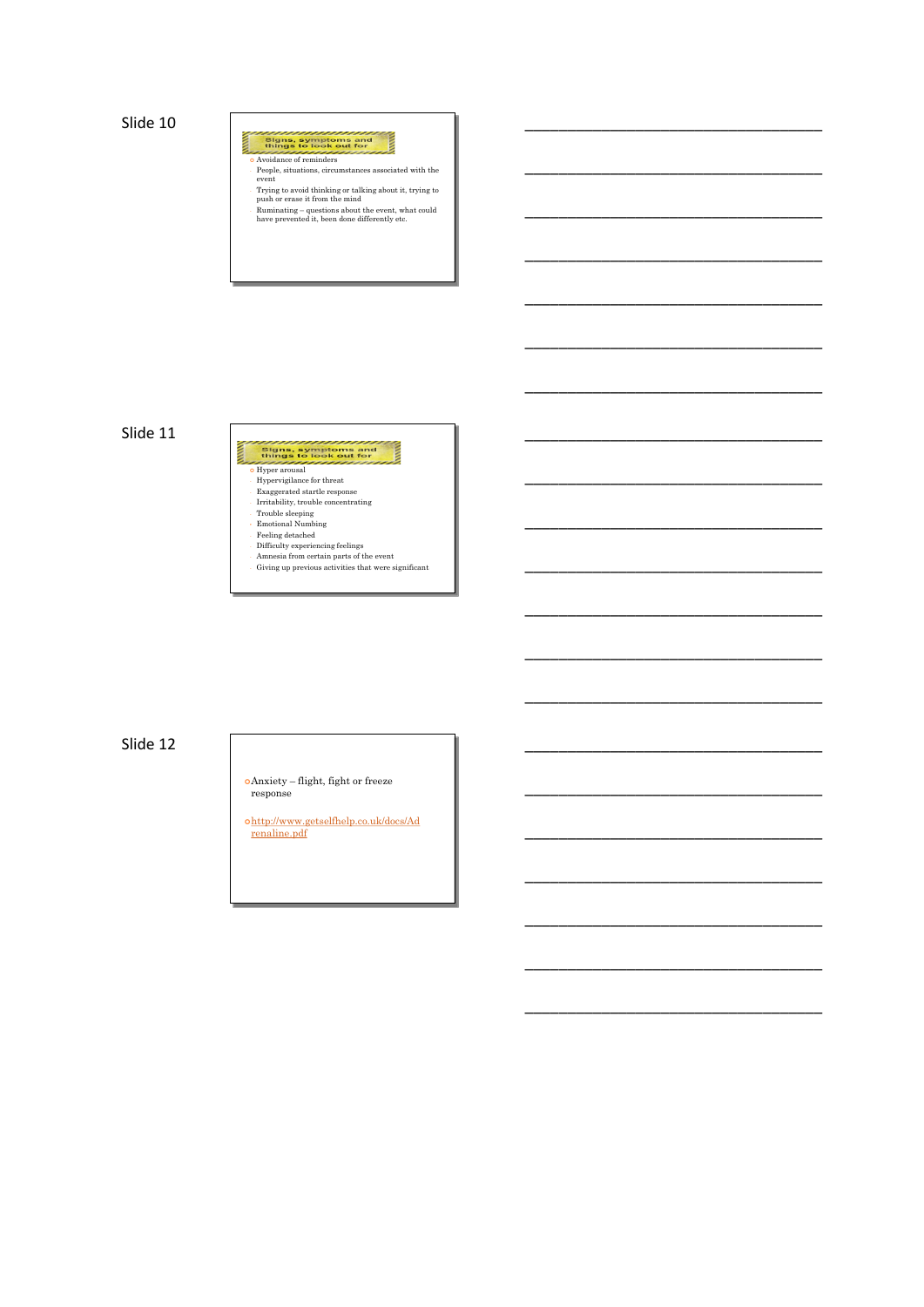

\_\_\_\_\_\_\_\_\_\_\_\_\_\_\_\_\_\_\_\_\_\_\_\_\_\_\_\_\_\_\_\_\_\_\_

\_\_\_\_\_\_\_\_\_\_\_\_\_\_\_\_\_\_\_\_\_\_\_\_\_\_\_\_\_\_\_\_\_\_\_

\_\_\_\_\_\_\_\_\_\_\_\_\_\_\_\_\_\_\_\_\_\_\_\_\_\_\_\_\_\_\_\_\_\_\_

\_\_\_\_\_\_\_\_\_\_\_\_\_\_\_\_\_\_\_\_\_\_\_\_\_\_\_\_\_\_\_\_\_\_\_

\_\_\_\_\_\_\_\_\_\_\_\_\_\_\_\_\_\_\_\_\_\_\_\_\_\_\_\_\_\_\_\_\_\_\_

\_\_\_\_\_\_\_\_\_\_\_\_\_\_\_\_\_\_\_\_\_\_\_\_\_\_\_\_\_\_\_\_\_\_\_

\_\_\_\_\_\_\_\_\_\_\_\_\_\_\_\_\_\_\_\_\_\_\_\_\_\_\_\_\_\_\_\_\_\_\_

\_\_\_\_\_\_\_\_\_\_\_\_\_\_\_\_\_\_\_\_\_\_\_\_\_\_\_\_\_\_\_\_\_\_\_

\_\_\_\_\_\_\_\_\_\_\_\_\_\_\_\_\_\_\_\_\_\_\_\_\_\_\_\_\_\_\_\_\_\_\_

\_\_\_\_\_\_\_\_\_\_\_\_\_\_\_\_\_\_\_\_\_\_\_\_\_\_\_\_\_\_\_\_\_\_\_

\_\_\_\_\_\_\_\_\_\_\_\_\_\_\_\_\_\_\_\_\_\_\_\_\_\_\_\_\_\_\_\_\_\_\_

\_\_\_\_\_\_\_\_\_\_\_\_\_\_\_\_\_\_\_\_\_\_\_\_\_\_\_\_\_\_\_\_\_\_\_

\_\_\_\_\_\_\_\_\_\_\_\_\_\_\_\_\_\_\_\_\_\_\_\_\_\_\_\_\_\_\_\_\_\_\_

\_\_\_\_\_\_\_\_\_\_\_\_\_\_\_\_\_\_\_\_\_\_\_\_\_\_\_\_\_\_\_\_\_\_\_

\_\_\_\_\_\_\_\_\_\_\_\_\_\_\_\_\_\_\_\_\_\_\_\_\_\_\_\_\_\_\_\_\_\_\_

\_\_\_\_\_\_\_\_\_\_\_\_\_\_\_\_\_\_\_\_\_\_\_\_\_\_\_\_\_\_\_\_\_\_\_

\_\_\_\_\_\_\_\_\_\_\_\_\_\_\_\_\_\_\_\_\_\_\_\_\_\_\_\_\_\_\_\_\_\_\_

\_\_\_\_\_\_\_\_\_\_\_\_\_\_\_\_\_\_\_\_\_\_\_\_\_\_\_\_\_\_\_\_\_\_\_

## Slide 14 \_\_\_\_\_\_\_\_\_\_\_\_\_\_\_\_\_\_\_\_\_\_\_\_\_\_\_\_\_\_\_\_\_\_\_

WHO CAN EXPERIENCE PTSD? Activity:

**What sort of experiences may lead to PTSD or trauma?**

Again – put your ideas in the chat box

## Slide 15 \_\_\_\_\_\_\_\_\_\_\_\_\_\_\_\_\_\_\_\_\_\_\_\_\_\_\_\_\_\_\_\_\_\_\_

WHY DO SOME PEOPLE GET PTSD?

- It is thought that the natural process has got 'stuck'<br>
A traunantic event being sudden, unexpected,<br>
causing many deaths, going on for a prolonged<br>
period of time and/or casing mutulistion or<br>
involving children is more
	-
	-
	-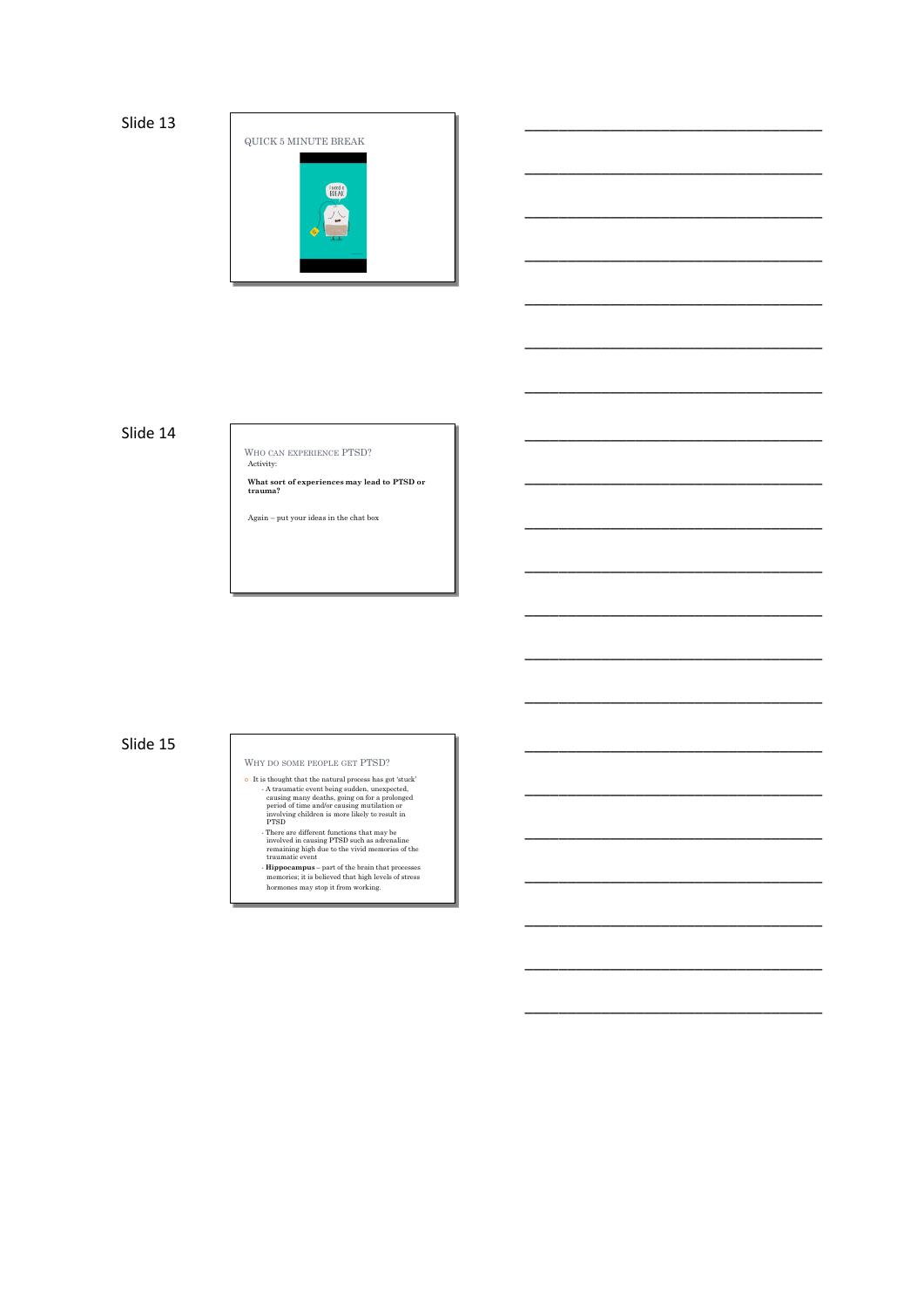



# Slide 17



# Slide 18

### TREATMENT

- 
- % Mild symptoms present for less than 4 weeks after the trauma watchful waiting  $\alpha$  Moderate to severe symptoms brief psychological intervention 5 sessions if seen within the first month after the event  $\alpha$  Beyond the
-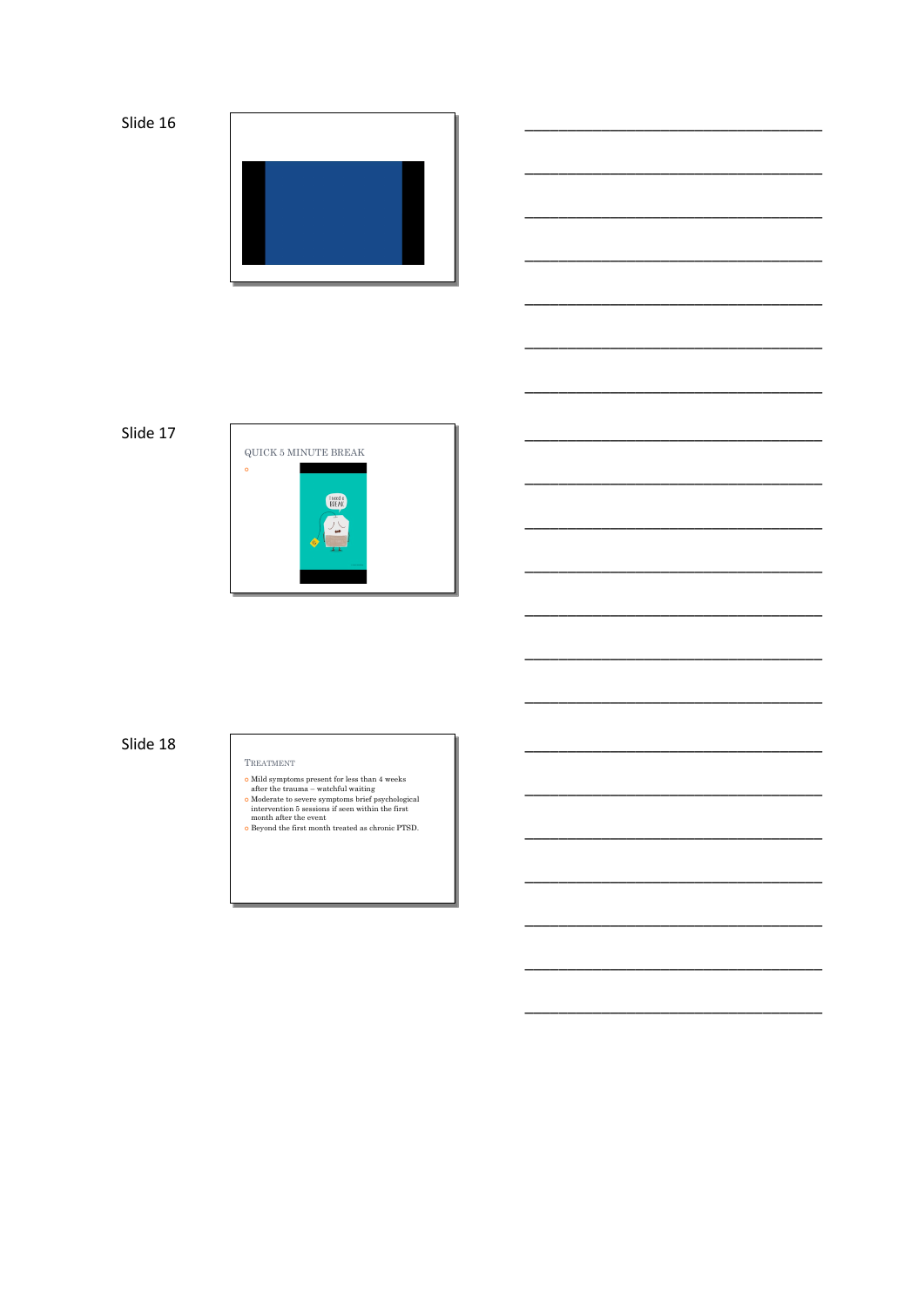Slide 19 \_\_\_\_\_\_\_\_\_\_\_\_\_\_\_\_\_\_\_\_\_\_\_\_\_\_\_\_\_\_\_\_\_\_\_

PSYCHOLOGICAL THERAPIES

¢ Trauma focused Cognitive behavioural therapy (CBT) ¢ Eye Movement Desensitisation re-processing (EMDR) Therapy.

\_\_\_\_\_\_\_\_\_\_\_\_\_\_\_\_\_\_\_\_\_\_\_\_\_\_\_\_\_\_\_\_\_\_\_

\_\_\_\_\_\_\_\_\_\_\_\_\_\_\_\_\_\_\_\_\_\_\_\_\_\_\_\_\_\_\_\_\_\_\_

\_\_\_\_\_\_\_\_\_\_\_\_\_\_\_\_\_\_\_\_\_\_\_\_\_\_\_\_\_\_\_\_\_\_\_

\_\_\_\_\_\_\_\_\_\_\_\_\_\_\_\_\_\_\_\_\_\_\_\_\_\_\_\_\_\_\_\_\_\_\_

\_\_\_\_\_\_\_\_\_\_\_\_\_\_\_\_\_\_\_\_\_\_\_\_\_\_\_\_\_\_\_\_\_\_\_

\_\_\_\_\_\_\_\_\_\_\_\_\_\_\_\_\_\_\_\_\_\_\_\_\_\_\_\_\_\_\_\_\_\_\_

\_\_\_\_\_\_\_\_\_\_\_\_\_\_\_\_\_\_\_\_\_\_\_\_\_\_\_\_\_\_\_\_\_\_\_

\_\_\_\_\_\_\_\_\_\_\_\_\_\_\_\_\_\_\_\_\_\_\_\_\_\_\_\_\_\_\_\_\_\_\_

\_\_\_\_\_\_\_\_\_\_\_\_\_\_\_\_\_\_\_\_\_\_\_\_\_\_\_\_\_\_\_\_\_\_\_

\_\_\_\_\_\_\_\_\_\_\_\_\_\_\_\_\_\_\_\_\_\_\_\_\_\_\_\_\_\_\_\_\_\_\_

\_\_\_\_\_\_\_\_\_\_\_\_\_\_\_\_\_\_\_\_\_\_\_\_\_\_\_\_\_\_\_\_\_\_\_

\_\_\_\_\_\_\_\_\_\_\_\_\_\_\_\_\_\_\_\_\_\_\_\_\_\_\_\_\_\_\_\_\_\_\_

\_\_\_\_\_\_\_\_\_\_\_\_\_\_\_\_\_\_\_\_\_\_\_\_\_\_\_\_\_\_\_\_\_\_\_

\_\_\_\_\_\_\_\_\_\_\_\_\_\_\_\_\_\_\_\_\_\_\_\_\_\_\_\_\_\_\_\_\_\_\_

\_\_\_\_\_\_\_\_\_\_\_\_\_\_\_\_\_\_\_\_\_\_\_\_\_\_\_\_\_\_\_\_\_\_\_

\_\_\_\_\_\_\_\_\_\_\_\_\_\_\_\_\_\_\_\_\_\_\_\_\_\_\_\_\_\_\_\_\_\_\_

\_\_\_\_\_\_\_\_\_\_\_\_\_\_\_\_\_\_\_\_\_\_\_\_\_\_\_\_\_\_\_\_\_\_\_

\_\_\_\_\_\_\_\_\_\_\_\_\_\_\_\_\_\_\_\_\_\_\_\_\_\_\_\_\_\_\_\_\_\_\_

These are recommended treatments however sometimes other interventions such as anxiety management and mindfulness may be offered.

## Slide 20 \_\_\_\_\_\_\_\_\_\_\_\_\_\_\_\_\_\_\_\_\_\_\_\_\_\_\_\_\_\_\_\_\_\_\_

- MEDICATION
- $\bullet$  Anti-depressants may be prescribed and may
- 
- help<br> **c** Sometimes anti-psychotics can help when<br>
anxiety levels are extremely high<br> **c** Tranquillisers and sleeping tablets should be<br>
avoided
- ¢ Trauma-focused therapies should usually be offered first prior to medication.

- Slide 21<br>
WHAT CAN SOMEONE SUFFERING FROM<br>
TRAUMA OR PTSD DO TO HELP<br>
THEMSELVES?<br>
Seek help and support from friends and family, talk<br>
to someons you are confiderable with and trust. If this<br>
to someons you are confiderab
	-
	-
	-
	-
	- ¢ Relaxation ¢ Mindfulness ¢ Music
	-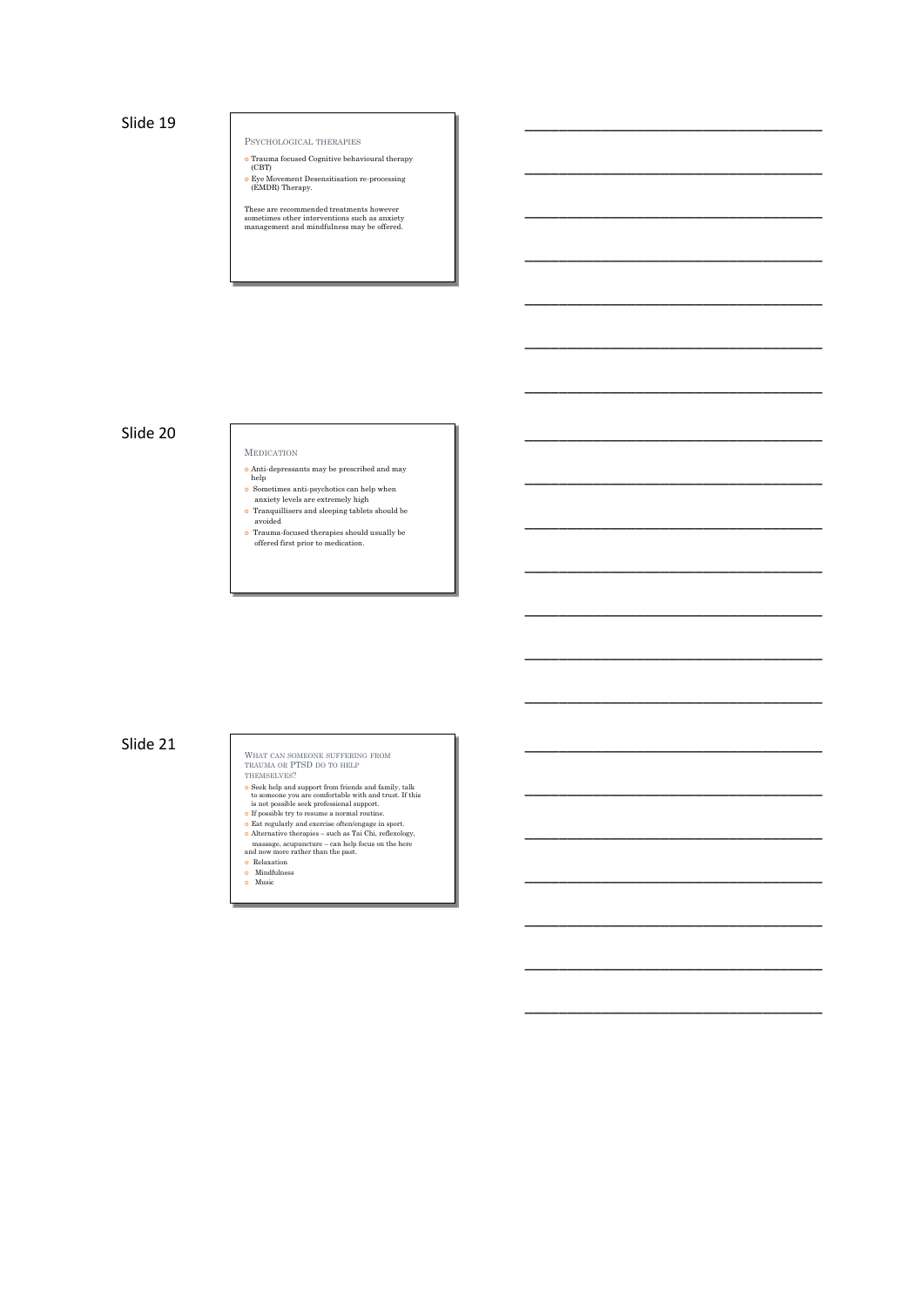Slide 22 \_\_\_\_\_\_\_\_\_\_\_\_\_\_\_\_\_\_\_\_\_\_\_\_\_\_\_\_\_\_\_\_\_\_\_

PROGRESSIVE MUSCLE RELAXATION

- 
- $\begin{tabular}{l} \bf EXERCISE-B-BENSONS RELAXATION PRACTICAL DSS in a comfortable position and adopt a relaxed point is positive. \end{tabular} The exact focus word that has significant meaning the way and that you associate with relaxation (e.g. 8 Show close your eyes. \end{tabular} and the two associates with relaxation (e.g. 8 Show close your eyes in your body of the other symbols. \end{tabular}$

\_\_\_\_\_\_\_\_\_\_\_\_\_\_\_\_\_\_\_\_\_\_\_\_\_\_\_\_\_\_\_\_\_\_\_

\_\_\_\_\_\_\_\_\_\_\_\_\_\_\_\_\_\_\_\_\_\_\_\_\_\_\_\_\_\_\_\_\_\_\_

\_\_\_\_\_\_\_\_\_\_\_\_\_\_\_\_\_\_\_\_\_\_\_\_\_\_\_\_\_\_\_\_\_\_\_

\_\_\_\_\_\_\_\_\_\_\_\_\_\_\_\_\_\_\_\_\_\_\_\_\_\_\_\_\_\_\_\_\_\_\_

\_\_\_\_\_\_\_\_\_\_\_\_\_\_\_\_\_\_\_\_\_\_\_\_\_\_\_\_\_\_\_\_\_\_\_

\_\_\_\_\_\_\_\_\_\_\_\_\_\_\_\_\_\_\_\_\_\_\_\_\_\_\_\_\_\_\_\_\_\_\_

\_\_\_\_\_\_\_\_\_\_\_\_\_\_\_\_\_\_\_\_\_\_\_\_\_\_\_\_\_\_\_\_\_\_\_

\_\_\_\_\_\_\_\_\_\_\_\_\_\_\_\_\_\_\_\_\_\_\_\_\_\_\_\_\_\_\_\_\_\_\_

\_\_\_\_\_\_\_\_\_\_\_\_\_\_\_\_\_\_\_\_\_\_\_\_\_\_\_\_\_\_\_\_\_\_\_

\_\_\_\_\_\_\_\_\_\_\_\_\_\_\_\_\_\_\_\_\_\_\_\_\_\_\_\_\_\_\_\_\_\_\_

\_\_\_\_\_\_\_\_\_\_\_\_\_\_\_\_\_\_\_\_\_\_\_\_\_\_\_\_\_\_\_\_\_\_\_

\_\_\_\_\_\_\_\_\_\_\_\_\_\_\_\_\_\_\_\_\_\_\_\_\_\_\_\_\_\_\_\_\_\_\_

\_\_\_\_\_\_\_\_\_\_\_\_\_\_\_\_\_\_\_\_\_\_\_\_\_\_\_\_\_\_\_\_\_\_\_

\_\_\_\_\_\_\_\_\_\_\_\_\_\_\_\_\_\_\_\_\_\_\_\_\_\_\_\_\_\_\_\_\_\_\_

\_\_\_\_\_\_\_\_\_\_\_\_\_\_\_\_\_\_\_\_\_\_\_\_\_\_\_\_\_\_\_\_\_\_\_

\_\_\_\_\_\_\_\_\_\_\_\_\_\_\_\_\_\_\_\_\_\_\_\_\_\_\_\_\_\_\_\_\_\_\_

\_\_\_\_\_\_\_\_\_\_\_\_\_\_\_\_\_\_\_\_\_\_\_\_\_\_\_\_\_\_\_\_\_\_\_

\_\_\_\_\_\_\_\_\_\_\_\_\_\_\_\_\_\_\_\_\_\_\_\_\_\_\_\_\_\_\_\_\_\_\_

- 
- 
- Be passive so that if other thoughts enter your mind, disniss them with, 'Oh well' and calmly return to the focus word do not concern yourself with how the process is going<br>• Octainus that is the control of the contin
- 

# Slide 23 \_\_\_\_\_\_\_\_\_\_\_\_\_\_\_\_\_\_\_\_\_\_\_\_\_\_\_\_\_\_\_\_\_\_\_

- POSITIVE SELF TALK AND DISTRACTION
- When experiencing traumatic memories and<br>images, remind yourself.<br>• this is in the past, it is over now<br>• although it still distresses me I got through it,<br>I can be strong<br>• these are just feelings and although they are
- 
- unpleasant they will pass' ¢ Focus on the present distraction, go for a walk, call a friend for a general chit chat, engage in a hobby/something you enjoy

## Slide 24 \_\_\_\_\_\_\_\_\_\_\_\_\_\_\_\_\_\_\_\_\_\_\_\_\_\_\_\_\_\_\_\_\_\_\_

### FRIENDS, FAMILY AND COLLEAGUES – HOW

- TO BE SUPPORTIVE  $\bullet$  Allow the trauma survivor to tell their story, let
- 
- 
- them talk, don't interrupt the flow or compare<br> **e** Watch for changes in their behaviour, anger,<br>
irritability, low mood, lack of interest<br> **o** Don't tell them you know how they feel or that
- they are lucky to be alive
- ¢ Don't minimise their experience 'it's not that bad' or suggest things like 'get over it' or 'pull yourself together'.